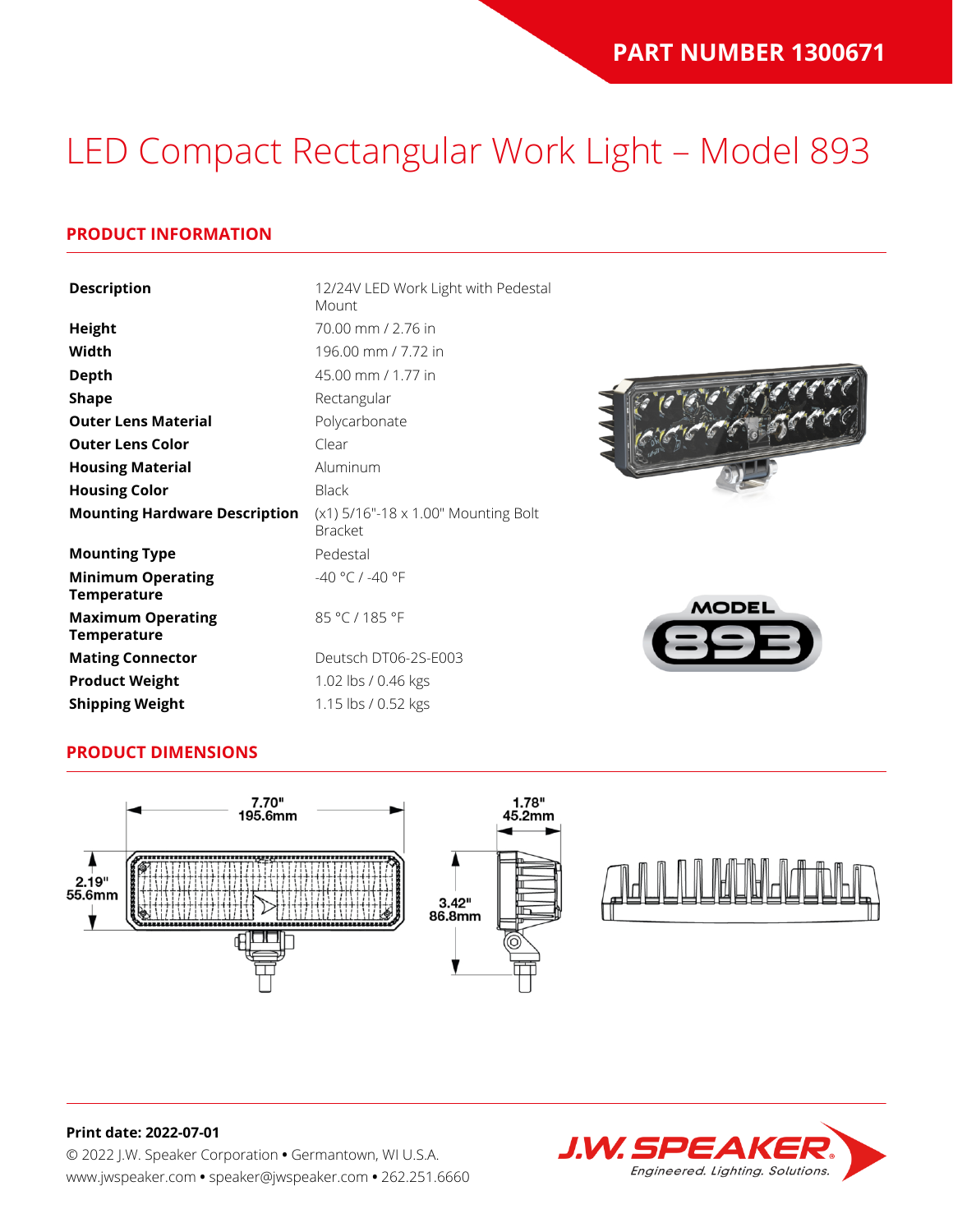## LED Compact Rectangular Work Light – Model 893

## **ELECTRICAL SPECIFICATIONS**

| <b>Input Voltage</b>              | $9-32V$ DC                                     |
|-----------------------------------|------------------------------------------------|
| <b>Operating Voltage</b>          | 12-24V DC                                      |
| <b>Transient Spike Protection</b> | 330V Peak @ 1 HZ-100 Pulses                    |
| <b>Red Wire</b>                   | Power                                          |
| <b>Black Wire</b>                 | Ground                                         |
| <b>Current Draw</b>               | 4.5A @ 12V DC (Power)<br>1.8A @ 24V DC (Power) |

#### **REGULATORY STANDARDS COMPLIANCE**



IEC IP69K Tested to ECE Reg. 10 (Radiated Emissions only)

## **PHOTOMETRIC SPECIFICATIONS**